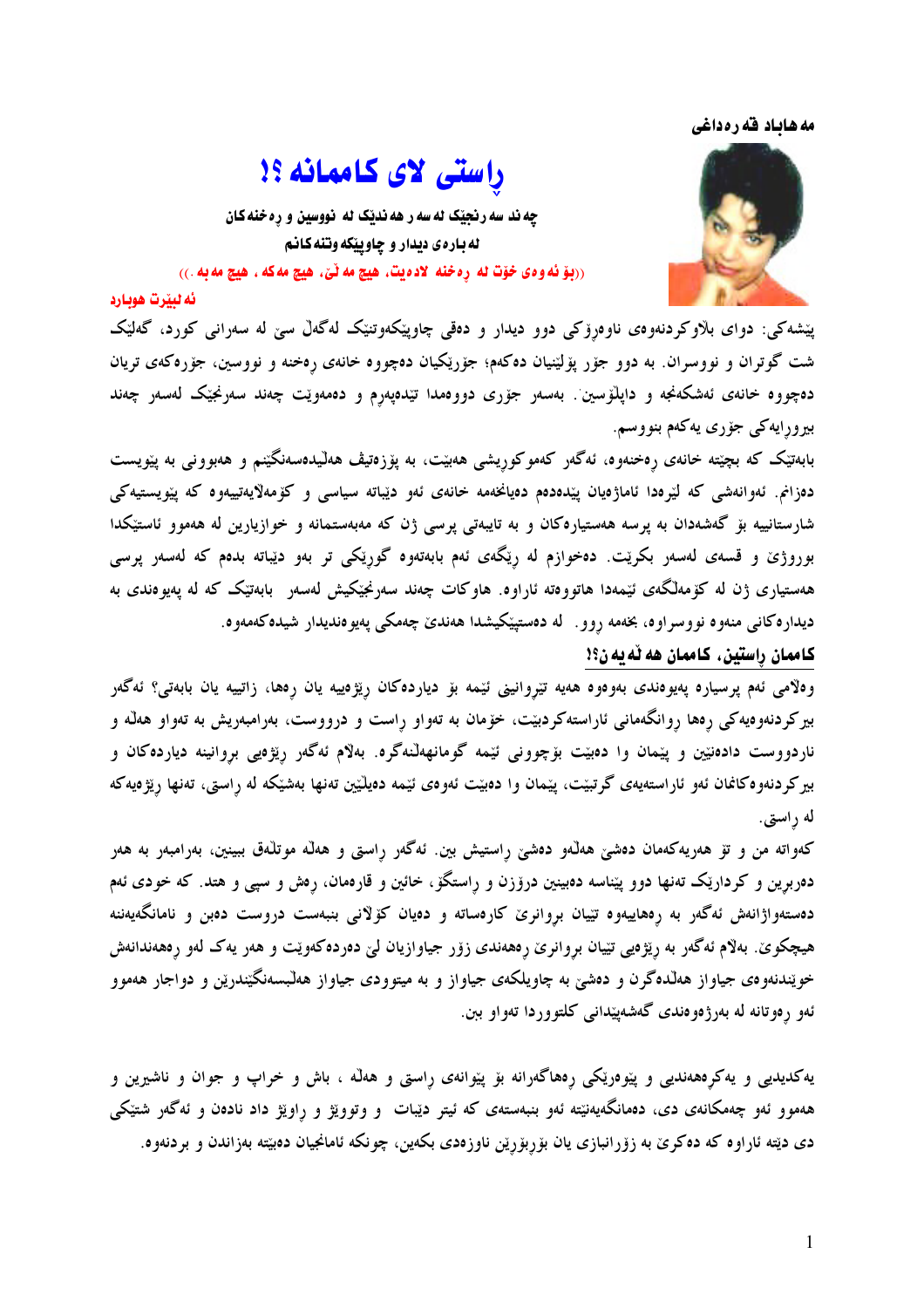دیداره کانم هه نّه ن یان راست؟

ههندی کهس دۆستانهو له پیناوی بهرگریکردن له خهباتی ژنان یان له کهسی من له نووسینهکانیاندا ئاماژهیان بهوه داوه که رەنگە يان دەشىؒ ئەو ديدارانە ھەڭ بن، يان رەوتارێکى نامەسئولانە و نافێمینیستى بن کە من لەگەلْ ھەندێ لە سهرکردهی کورددا سازم داون له پیناوی پرسیکدا که پرسی ژنانی کوردستانه و من وهک یهکیک له سهدان ژن و ههر پهکهمان به جۆړ و شێوازې خۆې کارې بۆ دەکەين، ئەمە ئەگەر لەسەر ئاستى تاک بیێورێت. وەک گروپ و رنِکخراویش دیسان ههر رنِکخراو و سهنتهر و شهلٌتهرنِک میتودی خوْی ههیه بوْ کارکردن ِ له ئاکامیشدا پیْویسته ئەنجام بیپوریت بۆ سەركەوتن یان سەرنەكەوتنى ھەریەك لەو شپوازە پەيرەوپكراوانەي كار . دواجار نە سەركەوتنى میتودیک مانای ئەوەیە کە تەنھا ئەو میتوودە پەیرەوی بکریت و هەموو شیوازیکی تر و ئامرازیکی تر لە بیر بکریت، نهش سهرنهکهوتنی ئهو میتووده مانای ئهوهیه که پهیرهوکارهکهی خراپ و بێتوانا و نهزان و چی و چییه. ئهگهر خویندنهوممان بۆ ریبازەكان، شیوازەكان و ئامرازەكانى كاركردن لە ھەر پرسپكدا راشونیل"عەقلانى" بیت، دەزانین دواجار ئیمهی مرۆڤین میتود دادەنین و تیۆری دادەریزین و هەر خۆشمانین پراکتیکی دەکەین و دەیکەین بە ئەزموون. ئیّمهین که گریمانه دادهنیّین و له تاقیکردنهوهدا بۆمان دەردەکەوپّت گریمانهکانمان چەند راست یان چەند ھەلّەن؟ خويندنهوه كانمان چەند واقيعي يان چەند دوور له واقيع بوون؟

پهیوهست به دهستهواژهی ههلّه و رِاست، پیّش ئهوهی بۆچوونی خۆم دەربرم که ئایا من راست یان هەلّە بووم که دیدارم لهگەل سەركردەكانى كورددا كردووه، ئاماژه بە بۆچوونى دوو لەو ھاوړیّیانه دەدەم كە دەستەواژەكەيان بەكار هێنابو و .

خاتوو روئیا تلوعی که نووسهر و داکۆکیکارێکی مافهکانی ژنانه، بهم شێوهیه دهستهواژهکهی له پرسیارێکدا بهکار هیّناوه: " بۆ بری٘ک له دۆستان هەموو شتی٘ک رِەش یان سپی دەبینن؟ **ئەگەر** پێیان وایه مەھاباد ئەم رِایە <u>ھەلّە</u>ی کردووە بۆ يەكسەر تەواوى كارە باشەكانى رابردوويشى دەسرنەوە؟ **ئەگەر** بە راى ئێوە مەھاباد ھەلّەى كردووە خۆ ئەويش وه ک ئيوه مروّڤه، ئايا به هەللەيەک يەکسەر ھەموو ژيانى دەبيّتە تاوان؟"

کاک عهباس ئیسماعیل حممهد: له وهلامدانهوهی هیرشی کهسیکی تردا کهله میانهی پهلاماردانی کهسی من لهسهر فێمینیزم و خەباتی فێمینیستی کردوویەتی، پێی دەڵێت فلانکەس:"بە بیانگەی ھەڵسوکەوتێکی **نامەسئولانەی** کەسێک، هیّرش دهکاته سهر بزوتنهوهی فیّمینیستی له کوردستان، له ههمان کاتیشدا هیّرش دهکاته سهر ئهو کهسهی که <mark>دهکریّ</mark> لە خەباتى فێمينيستانەيدا تووشى ھەڭە بووبێت."

ئهم دوو هاورتيه به بهكارهيّنانيّ وشهگهلي :" دەشىيّ، دەكرىّ… ئەگەر…، خۆيان لەو ھەلسەنگاندنە رەھا و ناعەقلانييە یاراستووه که له ئیستاوه پیشداوهری بکهن و ههایسهنگاندنی ئهو دیدارانه به ههانه یان راست بکهن ِ له ههمان کاتدا بواریکیان بۆ بیرکردنەوه هیشتووەتەوە لەوەي ئایا دیداریکی وا چەند سوود یان زیان دەگەپەنیت بە پرسی ژن؟ دەشىً حوکمی پهکجاری خۆپانیان هەڭگرتبې بۆ دوايي، تا بزانن ئامانج لەو ديدارانه چی بووه و ئەنجامیان چی دەبیت. کاک عەباس بە بەكارهێنانى دەستەواژەي "نامەسئولانە" رەخنە لە ھەلسوكەوتى كەسێك دەگرێت، لەو پەيوەندييەشدا كە باسه کهی وروژاندووه ئهو کهسه بهندهیه، واته بهریزی رهخنهی لهو ههایسوکهوته ههیه، واته دیدارهکان، که ئهمهش زۆر ئاساييه و رايهكه رێزي لێدهگرم.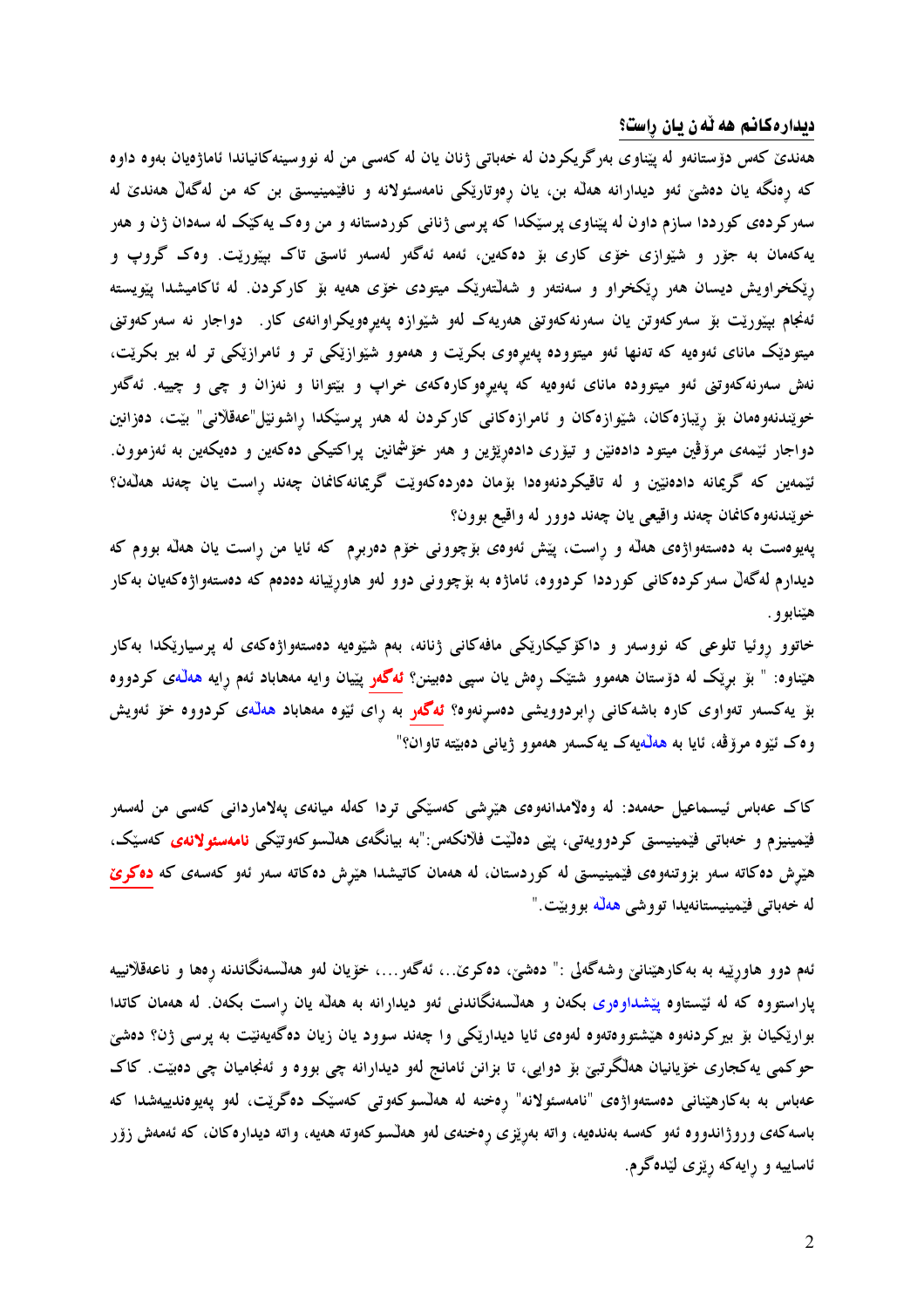ئيشكردن بۆ يرسى ژن، نووسين لەسەر ئەم يرسە گرنگە عەقلانىي بيت. خۆ قەتپسكردن لەناو تاقەشيوازيكدا ھەولىيكى نهریتییه و به ئهزموونکردنی دهیان شیواز پیویسته و نهترسان له تاقیکردنهوهی شیوازی نوی و ئامرازی نوی بۆ گەیشتن به ههمان ئامانج که مهبهسته، یهکیکه له بهلگهنهویستهکانی خهبات. ئهم بۆچوونه چهند ههلّمیه و چهند راست؟ دیسان دهڭيم: ئەنجام يێوەرە. ئيديس سوێدرگران دەڭێ:"راستى تەنھا بەش بەش دەگاتە مرۆ ."

باوهرم وایه وه ک چۆن بۆ پرسی کورد و بزووتنهوهی کورد پیشمهرگهمان ههبووه و ههیه، بۆ پرسی ژن و بزووتنهوهی ژنیش پیشمهرگهمان پیویسته. لیرودا مهبهست له دهستهواژهی پیشمهرگه ئهوویه که چۆن مهبدهئیانه و فیداکارانه دهیان شێوازی خهبات و تێکۆشانمان تاقیکردەوە بۆ پرسی کورد و ئاکامیش مەبەستمان ڕزگاربوونی کوردە لە کۆیلەیەتی، بە هەمان شێوەش پێشىمەرگانە (فيداكارانە) تێكۆشان بۆ يوسى ژن پێويستە بۆ گەيشتن بەو ئاكامەي ژن لە كۆيلەيەتى ړزگار بکهین رهتکردنهوهی دیالۆگ، رهتکردنهوهی کلتووری دیموکراسییه. پرسی ژن تهنها له نیو کلتووری دیموکراسی دا دەتوانیت گەشە بکات و ئاکامی ھەبیّت. ئەو پرسەی بە "رق" ھەولّى چارەسەرکردنی درابیّت، ناشىّ چارەسەربووبێت، بەلام زۆر لەوانەيە قوولتر بووبێتەوە.

## ديدار و چاوپيکه وتني روّژنامه واني:

ئهم دووانه دوو شتی جیان. له دیداردا دهشیٰ باسی شتهکان بکریْت، له چاوپیکهوتنی رۆژنامهوانیدا دهبیْت پرسیار ئاراسته بکریت. دیدار دەکرێ ئەو خالانەي بە لاتەوە مەبەستن رۆشناييان بخەيتە سەر، چاوپێکەوتنى رۆژنامەوانى دەبىێ وه کو خۆی بلاویان بکهیتهوه، وهیان ئهو پرسیار و وهلامانهی به ئه کتوپل و گرنگیان دهزانبی بلاویان بکهیتهوه. من رۆشناييم خستبووه سەر ئەو خالانەي كە مەبەست بوون بە لامەوە لەو دوو ديدارەي ھەردوو بەرێز كاك مەسعود بارزانی و کاک کۆسرەت عەلی. چونکە ئەوانە ديدار بوون نەک چاوپێکەوتنی رۆژنامەوانی، واتە نە من پرسيارم لێ کردن و نه ئەوان وەلاميان دايەوە، بەلكە باسى ھەندێک بابەت و پرسى ھەنووكەيى كران و لەناو ئەوانەش دا بێگومان پرسی ژن که ههمیشه هەنوکەیی و ئەکتوپلە بۆ ئێمە. من لە باسکردنی ئەو دوو دیدارەدا رۆشناییم خسته سەر ئەو خالانەي پەيوەندىيان بەم پرسەوە ھەبوو. بەلام ئەو چاوپێكەوتنە رۆژنامەوانييەي كە لەگەلْ بەرێز نێچىرڤان بارزانى سەرۆكى حكومەت سازكرا، وەكو خۆى بلاوكرايەوە.

ئەو میتودەی بۆ رۆشنایی خستنه سەر ھەردوو دیدارەکە بەکارم ھێناوە، تەنھا گێرانەوەی کاکلّی قسەکانی ئەو بەرێزانەيە و گەياندنيەتى بە كەسانى دى كە پێويستە پێيان بگات. پێشەكى و كۆمينتارەكانى من گشتى بوون نەك تایبهت بهو وتانهی ئهو بهرِیْزانه. لهسهر وتهکانی ئهوانیش دهشیّ رِای زوّر جیاواز له ئارادا بیّت و رِاکانیش بهو شیّوهیه رەوان كه به زمانێكى شارستانى دەرببردرێن و بچنه خانەي رەخنه و دێباتەوە.

خانمیک به ناوی فریشته کاوه له بابهتیکی رهخنهییدا که به ناوی"چاوییکهوتنهکانی ئهم دوواییهی مههاباد قهرهداغی لهگەلْ سەركردەكانى كورددا" نووسيوە و لە مالْپەرى دەنگەكان بلاوى كردەوە، كە شايانى ئاماژەپێدانە. ناوەرۆكى باسەكە باس لە چاوپێكەوتنەكانى من ناكات وەكو لە سەرباسەكەيدا نووسيوويەتى. بە پێى سەرباسەكە دەبوو ئاماژەي بە ھەموو ديدار و چاوپێکەوتنەکان بکردايە کە بلاوبوونەوە. باسى ئەو دوو ديدارەش ناکات، بەلکە تەنھا باس له يهك ديداريان دەكات ئەويش ئەوەي كە لەگەل بەرپز مەسعود بارزانييە، لەوپشدا باس لە ناوەرۆكى وتەكانى ناكات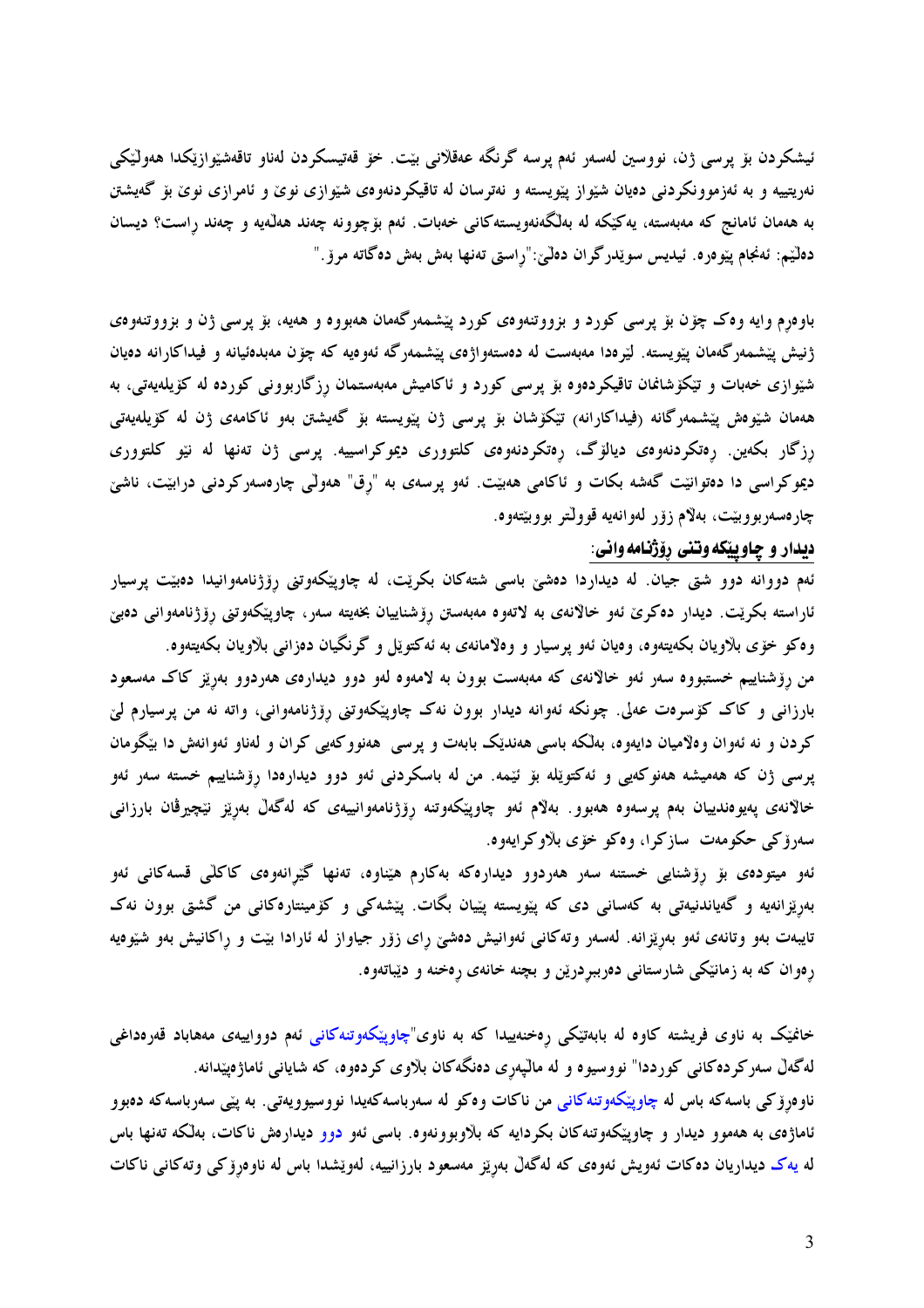بهلکه رهخنهکهی دووره له دهقهکهوه. فریشته پێی وایه چاوپێکهوتنهکان زانستی نهبوون و میتوودێکیان نهبووه. به رای ئەو دەبوايە وا قسه نەكەم وەك كردوومە، بەلكە وا قسەم بكردايە كە ئەو نووسيوويەتى و ئەو پێى باش بووە بووتريّت. دهٽيٰ: واتبگوتايه و وات بپرسيايه و وات وهلام دابايهوه.

لەگەل دەستخۆشيمدا بۆ ئەو نووسينەي فريشتە خان، چونكە جارى يەكەمە نووسينى دەبينم و پيرۆزبايى گەرمى لیّدهکهم بۆ ئەم دەستپی٘کەی و بە بایەخەوە بابەتەکەیم خوێندەوە. بە پێویستم زانی چەند خال٘یٚکی بۆ روون بکەمەوە و هەندیک سەرنجیش لەسەر نووسینەکەی بخەمە روو:

- 1. ئەوەي بەرێزى باسى دەكات ديدارە نەك چاويێكەتن. ئەم دووانەش جياوازن. تێكەلٽييەكى لا دروست بووە.
- 2. ئەوەي ئەو رەخنەي لێگرتووە يەك ديدارە نەك وەك خۆي لە ناونيشانەكەدا دەلىؒ: "چاوپێكەوتنەكانى". باشتر بوو بگوترابا: "خوێندنهوهيهک بۆ ديدارەکەي م.ق لەگەل.."
- 3. دەبوايە كام ميتودى زانستى پەيرەوى بكەم؟ بريا ئاماژەى بە لاى كەم يەك جۆرى ئەو ميتودانە بكردايە كە بهلايەوە باشە، تا منیش سوودی لیؒ ببینم له داهاتوودا. ئەگەر بەرێزی بە دیداریش بلیّت چاوپیکەوتنی رۆژنامەوانى، دەبىؒ مەبەستى لە كام ميتود بێت ھى ديدار يان ھى چاوپێكەوتن؟ ئەوەش روون نەبوو. شتێكى دیکەش کە گرنگە بە لامەوە بپرسم کە بەرێزى چ میتودێکى رەخنەگرتنى بەکاربردووە لەو نووسینەدا؟ بێگومان رەخنەش چەندان میتودی خۆی هەیە و نووسین بە گشتی پێویسته سترکتوورێکی هەبێت. من لەو رووەوە كە ھەستم كرد بەرێزى پرسى ژنى لا مەبەستە و بايەخى دەداتىؒ، حەزم دەكرد ھەندێک بايەخى زياتر .<br>بهو نووسینه بدات و بێگومان بۆ هەردووکمان باش دەبوو، من سوودم لێ دەبینی و بەرێزیشی رٍوونتر لەو ديباتەدا بەشدار دەبوو.
- 4. خوپندنهوه کهي بۆ ئەو تەنھا ديدارەش سەريتى بووه. هەروەها پيشداوەريکردنى تيدا بوو که دەچيته خانەي بيري رەھاگەرىيەوە.
- 5. فريشته خانم، لەو رەخنەيەدا حوكمى رەھا دەدات و ئەو حوكمە رەھايانەش بۆ غوونە لەم دەربرينانەدا دەردەكەويت:
- "نووسەرە ژنەكانمان نموونەي بەرزيان نووسەرە يياوەكانە و ناويرن ھەنگاويك ھەلىيىن ئەگەر ئەوان نهياننابيّت." بهلام رووني ناكاتهوه چۆن و كام نموونه. ليّرەدا "نووسەرە ژنەكانمان" كۆيە، دەبوو رووني بكاتەوە بێجگه له بەندە كێپي تريش له نووسەرە ژنەكان بە نەوێر مەحكوم دەكات. ئاخۆ ئەم حوکمه خ<u>ۆی</u> دهگریتهوه که ژنه و دهستی به نووسین کردووه، یان جگه له خۆی ژنان به نهوی<sub>نر</sub> مەحكوم دەكات؟!
- "ژنانی ئێمه خاوهنی لێکدانهوهي خۆیان نین." دیسانهوه حوکمێکی موتلّهقی بێ روونکردنهوه و بێ بهلگه و به گشتیکردنه. خوّ ئهگهر به رای ئهو بهندهش وا بیّت و خاوهنی لیّکدانهوهی خوّ نهبیّت، بوّ دهبیّت ژنانی تریش به خودانی لیّکدانهوهی خوّیان نهزانیّ "ئهوان چییان کردووه"؟. دیسان نازانم ئاخۆ ئەم حوكمەش خۆى دەگرېتەوە؟ ئەگەر وەلامەكە بەلىيە: بۆ خاوەنى ليكدانەوەي خۆى نييە؟! ئەگەر نەخپرە، چۆن گەيشتە ئەو دۆخەى كە بتوانيْت بېيّتە خاوەنى ليْكدانەوەى خۆى؟ مادەم خوداني ئەوە نيم، حەز دەكەم فێر بېم. خۆ مرۆڤ يێويسته ھەمپشە لە پرۆسەي فێربووندا بێت.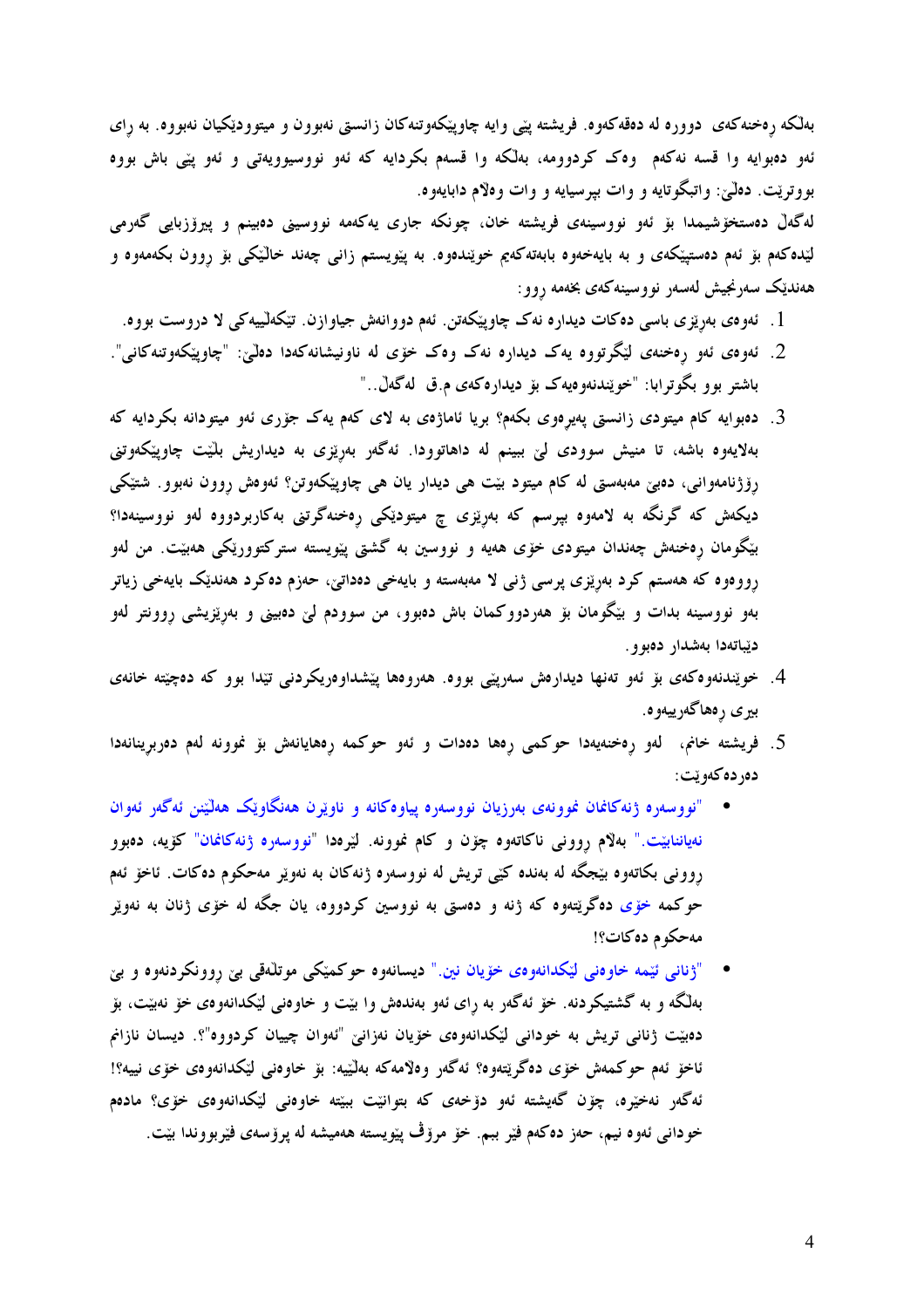• "مەھاباد شتێکی دی کردووه که رەفتاری پیاوانەمان بیر دەخاتەوە، بێ ئەوەی لە ژنان بپرسێت کێیان دهويّت وهک پيّشهوا؟؟؟؟ به ههمان شيّوه مههاباد خان بووه به پيّشهواي ژنان." ليّرهدا باشه رهخنهگر به ناو هیّناویْتی و تەنھا مەھابادی مەحکوم کردووه، بەلاّم له هیچ سەرچاوەیەکەوە دیریک پیشانی خوینهر نادات که قسهی مههاباد بیت و باس له پیشهوایهتی خوّی بکات.

دیاره لهم جۆره دەربرینانه له نووسینهکەی خاتوو فریشتهدا یهکجار زۆرن و حوکمی موتلّەقن و بەلگەدار نەکراون. مادهم دهق له بهردهستی دا ههبووه و خویّندنهوهی بۆیان کردووه، دهیتوانی بهلٌگهکان بۆ خویّنهر بهینیّنتهوه و دەستىيشانيان بكات.

رەوايە بپرسم:

- بۆ پێی وایه که ئهگەر کەسێک سەرکردەیەکی بینی ئیدی دەبێت بە پێشەوا؟ دەيان ڕۆژنامەنووس بەم ڕۆژگارە دهيان سهر كرده دهبينن و نه خوِّيان به پيّشهوا دهزانن و نه ئيّمهش به پيّشهوايان دهزانين.
- ئايا تەنھا يێشەوايەكى ژن دەتوانێت باس لە يرسى ژن بكات ، يان ھەموومان ئەركىمانە ئەم باسانە بوروژێنين؟
- ئایا که گروپیک ژن ئیدی سهر به ههر حیزب و ئایدۆلۆژی بن یان سهربهخو بن و کار بو پرسی ژن بکهن مانای ئەوەيە خۆيان بە يێشەوا دەزانن يان ھەستى بەرپرسيارێتى بەرامبەر بە كێشەكە وايان لێدەكات ئەو كارە بكەن؟
- ئایا به رای ئەو پێویست بوو له ناو ژنانی کوردستاندا ریفراندۆم بکرێت بۆ ئەوەی بزانین رازی دەبن خەبات بكەين يان نا؟!

ههموو کهس ئازاده خهبات بکات، هیچ کهسیش له خهباتکردندا جیّگهی ئهویدی ناگریّت، مهیدان فراوان و کاری نهکراو زۆرە، هەر هەموومان کارى بۆ بکەين هێشتاش دەيان سالْمى ديمان پێويسته بۆ ئەوەى ئاکامى خەباتمان بە شوێنێکی شایسته بگات. ژنانی کورد که گروپ و رێکخراوی بچووک یان گەورە دادەمەزرێنن و کار بۆ یرسی ژن دەكەن، شتېكى سەيروسەمەرەيان نەكردووە. ھەموو ولاتانى دى كە ئېستا گەشەسەندوون و خەباتى ژن تياياندا ئاكامێكى بەدەستھێناوە بەو قۆناغەدا تێپەريوون كە ئێستا ژنانى كوردستانى پێدا تێدەپەرێت.

کاتیٰ له سالی حەفتای سەدەی رابردوو گروپیکی پیکھاتوو له هەشت ژنبی سویْدی به ناوی گرووپی هەشت <sup>1</sup>، ریکخراویکیان دامەزراند و داخوازینامەیان بە ناوی ژنانبی سویْدەوە فۆرمۆلە کرد و داوای ریفۆرمیان دەکرد بۆ ژنانبی ولاتهکهیان، خۆبەخشانه و له رووی هەستی بەربرسیارټیپانەوە بۆ کێشەی ژن ئەوەپان کرد،کەس هەلێپنەبۋارببوون و ریفراندۆمیک لەناو ژنانی سویددا نەکرا تا بزانرێ ئەو ھەشت نەفەرەيان قبولْه بۆ خەباتکردن يان نا. ئەوەي گرنگ و جێبی بایهخه ئەوەیە ئەم گرووپە بە ھاوكارى سەدان كەسبی تر داخوازییەكانبی ژنانبی سوێدیان بە كوێ گەیاند و چەند ئەنجامى باشى لێكەوتەوە. دەبى چاو لە ئەنجام بكەين، ئێستا 45%ى ناوەندەكانى بريار لە سوێددا ژنن.

بَوْ ئَيْمَهْشْ وَايَهْ وَ ئَيْمَهْ لَهْ دَنِيا بِهْدْهْرٍ نَيْنَ تَا رِيفْرانْدَوْمَيْكَ بِكْهِيْنِ تَا بِزَانِينِ هَهْمُوو ژنان قبوليانه فلاّن و فيسار خُهْبات بکات یان نا. ئێمه بۆ دەبىؒ له کوردستاندا داواي شتێک بکەین که له هیچ ولاتێکی دنیا نەکراوە؟ مەبەستم ئەوەيە بێين له ههموو کورد بیرسین ئهریٰ پیّتان باشه فلان یان فیسار خهبات بکات یان نا؟ خهبات کردن شتیّکه و پیّشرهوایهتی شتیکی تره و پیشهوایهتی شتیکی تر، با ههموو شتیک تیکهلْ نهکهین. خوْزگه بیر له ئهنجامی کارهکان بکهینهوه و بیر له .<br>بەرژەوەندىيەكانى ژنانى كوردستان بكەينەوە. لە دوارۆژدا ئەگەر ژن<u>ت</u>ك ھات و بە كودەتايەك ھەلىكوتايە سەر سهرکردهکانی تر و خۆی وهک پیشهوا ناساند، دهبی ئهوسا باس لهوه بکهین و بیرسین ئهری تۆ کی ههلیبژاردووی؟